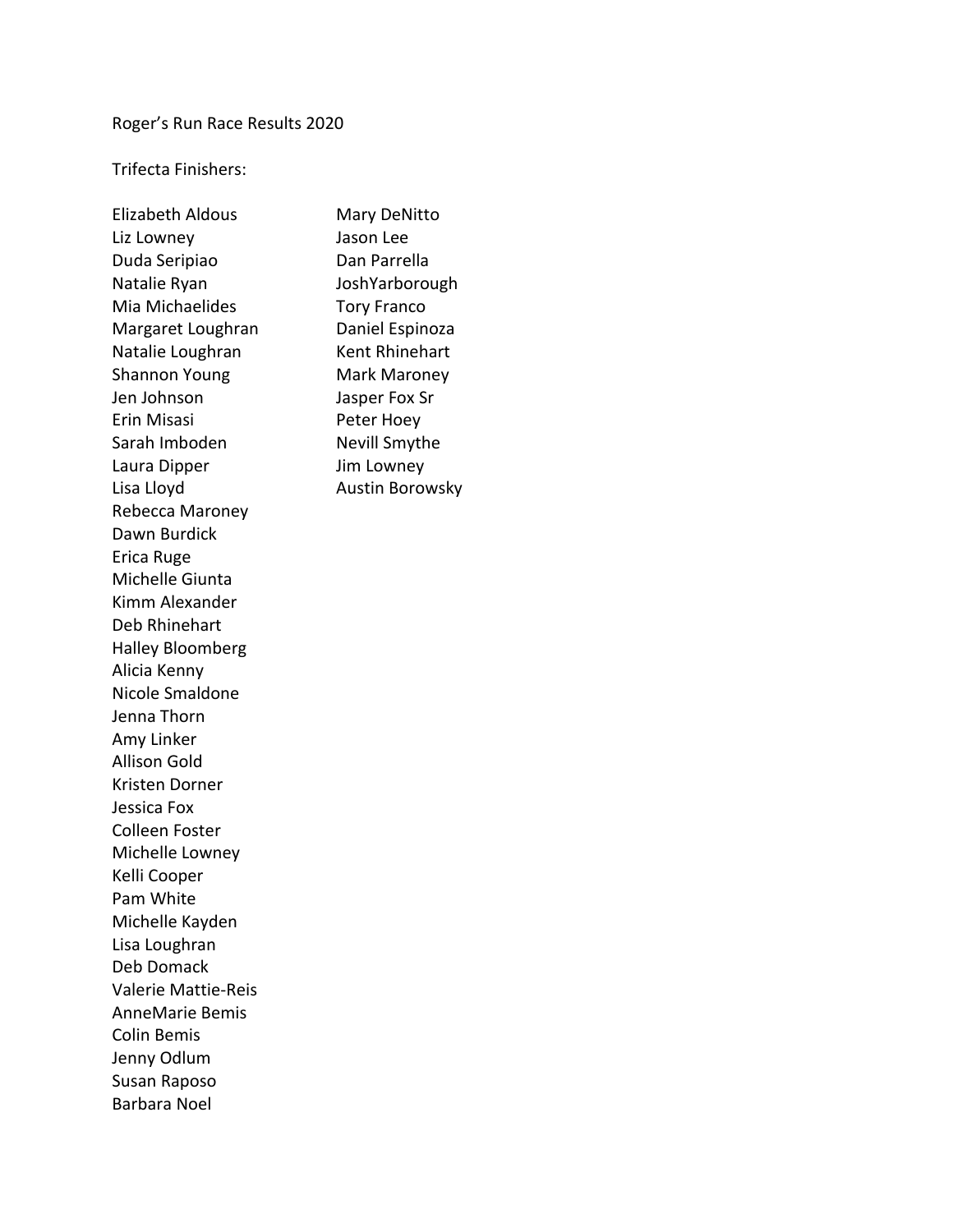#### 10k Top 3 Female/Male

### Female:

- 1. Elizabeth Aldous 50:58
- 2. Kellie Tyler 57:10
- 3. Gayle Gray 58:46

## Male:

- 1. Jeffrey Rutledge 1:00:59
- 2. Daniel Gonzalez 1:17:38

1 mile finishers:

Roger Loughran Ailyn Davison Ashley Goss Ashlee Dipper Jaqui Soechting Mary Yegoryn

5k Age Group Winners – Male

#### Under 10:

- 1. Samuel Solomon 43:15
- 2. Jasper Fox Jr 59:25
- 3. William Gephart 1:04:00

## 10-14

- 1. JT Goss 22:36
- 2. Sam OSullivan 30:39
- 3. Brian Goldhirsch 1:04

## 15-19

1. Jack Rinehart 22:38

## 20-29

1. Michael Jankowiak – 19:35

## 30-39

1. Matt Moore -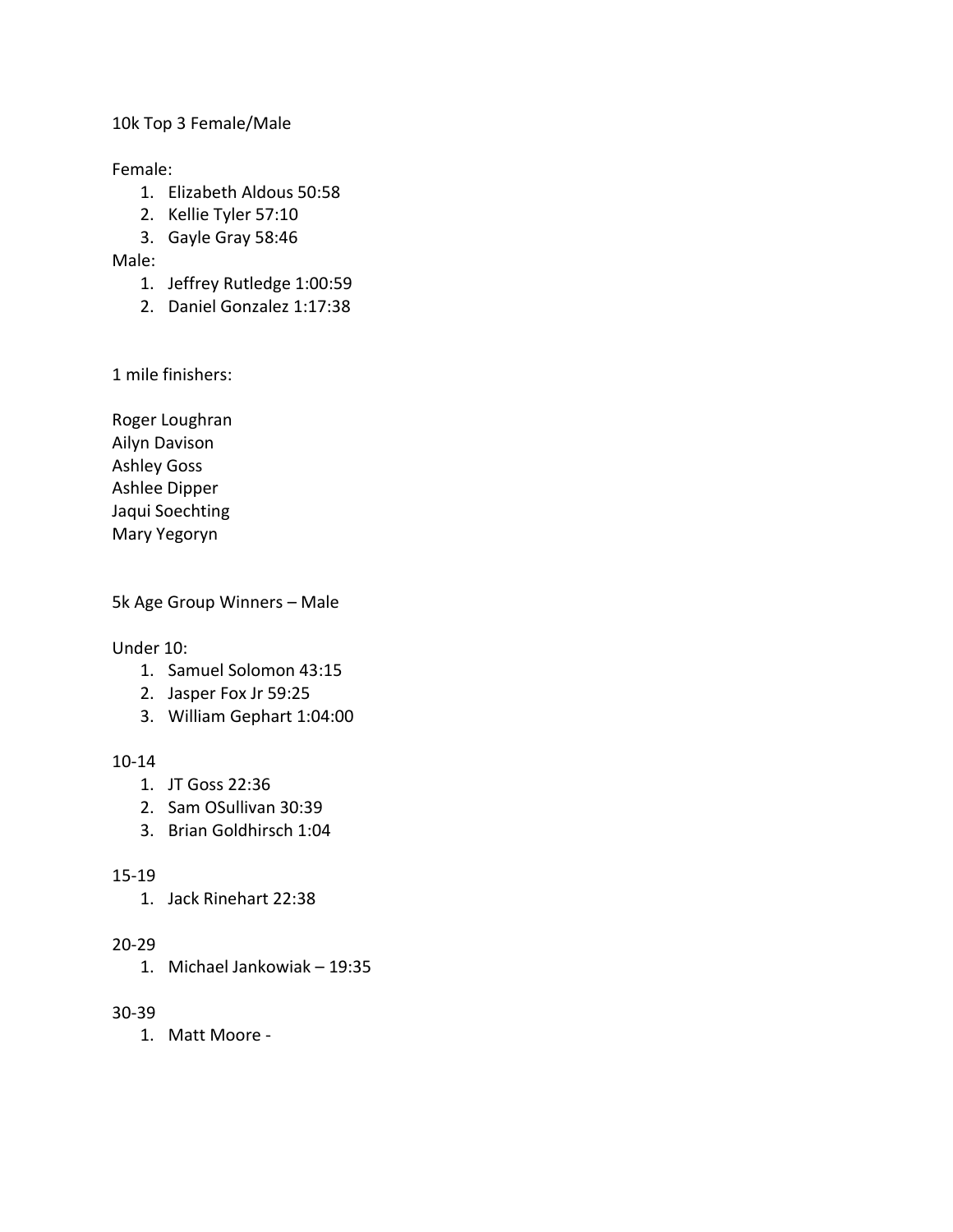#### 40-49

- 1. Mike O'Sullivan 30:39
- 2. Dan Totman 1:01:00
- 3. Aaron Fletcher 1:06:35

#### 50-59

- 1. Peter Verdesi 24:40
- 2. Jim Whittel 27:00

#### 60-69

- 1. David Fenner 29:25
- 2. Dennis Letts 29:45
- 3. Karl Reina 30:39

### Over 70

- 1. Rich Mueller 33:12
- 2. Fernando Perferas 43:15
- 3. Jonah Triewabasser 57:34

5k Female Age Group Winners:

#### Under 10:

1. Madeline Fox

#### 10-14

- 1. Melissa Anderson 16:05
- 2. Eleanor Soloman 31:08
- 3. Julia Hart 41:42

#### 15-19

- 1. Maddie Anderson 28:21
- 2. Mary Hart 34:12
- 3. Mackenzie Storrs 39:31

#### 20-29

- 1. Ellie Quinlan 25:15
- 2. Ashley Wyant 56:57
- 3. Eunice Kim 1:03:03

#### 30-39

- 1. Ellen Litton 26:04
- 2. Leah Feldman 33:14
- 3. Jessica Rutledge 33:14